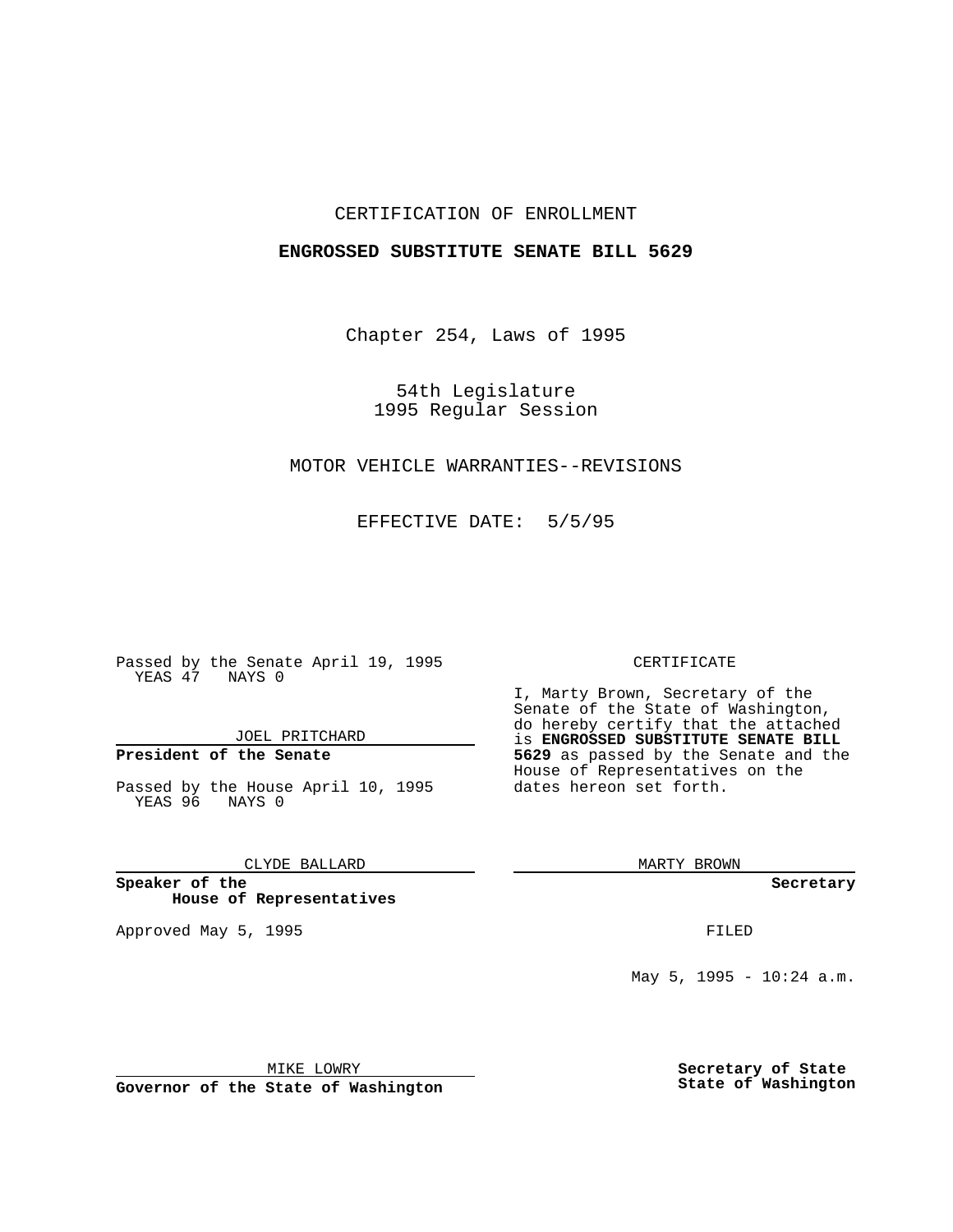# **ENGROSSED SUBSTITUTE SENATE BILL 5629** \_\_\_\_\_\_\_\_\_\_\_\_\_\_\_\_\_\_\_\_\_\_\_\_\_\_\_\_\_\_\_\_\_\_\_\_\_\_\_\_\_\_\_\_\_\_\_

\_\_\_\_\_\_\_\_\_\_\_\_\_\_\_\_\_\_\_\_\_\_\_\_\_\_\_\_\_\_\_\_\_\_\_\_\_\_\_\_\_\_\_\_\_\_\_

AS AMENDED BY THE HOUSE

Passed Legislature - 1995 Regular Session

### **State of Washington 54th Legislature 1995 Regular Session**

**By** Senate Committee on Labor, Commerce & Trade (originally sponsored by Senators Pelz, Fraser, Rinehart and McCaslin; by request of Attorney General)

Read first time 03/01/95.

 AN ACT Relating to new motor vehicle warranties; amending RCW 19.118.021, 19.118.031, 19.118.041, 19.118.061, 19.118.080, 19.118.090, 19.118.110, and 46.12.380; adding new sections to chapter 19.118 RCW; and declaring an emergency.

BE IT ENACTED BY THE LEGISLATURE OF THE STATE OF WASHINGTON:

 **Sec. 1.** RCW 19.118.021 and 1990 c 239 s 1 are each amended to read as follows:

 Unless the context clearly requires otherwise, the definitions in this section apply throughout this chapter.

(1) "Board" means new motor vehicle arbitration board.

 (2) "Collateral charges" means any sales or lease related charges including but not limited to sales tax, use tax, arbitration service fees, unused license fees, unused registration fees, unused title fees, finance charges, prepayment penalties, credit disability and credit life insurance costs not otherwise refundable, any other insurance costs prorated for time out of service, transportation charges, dealer preparation charges, or any other charges for service contracts, undercoating, rustproofing, or factory or dealer installed options.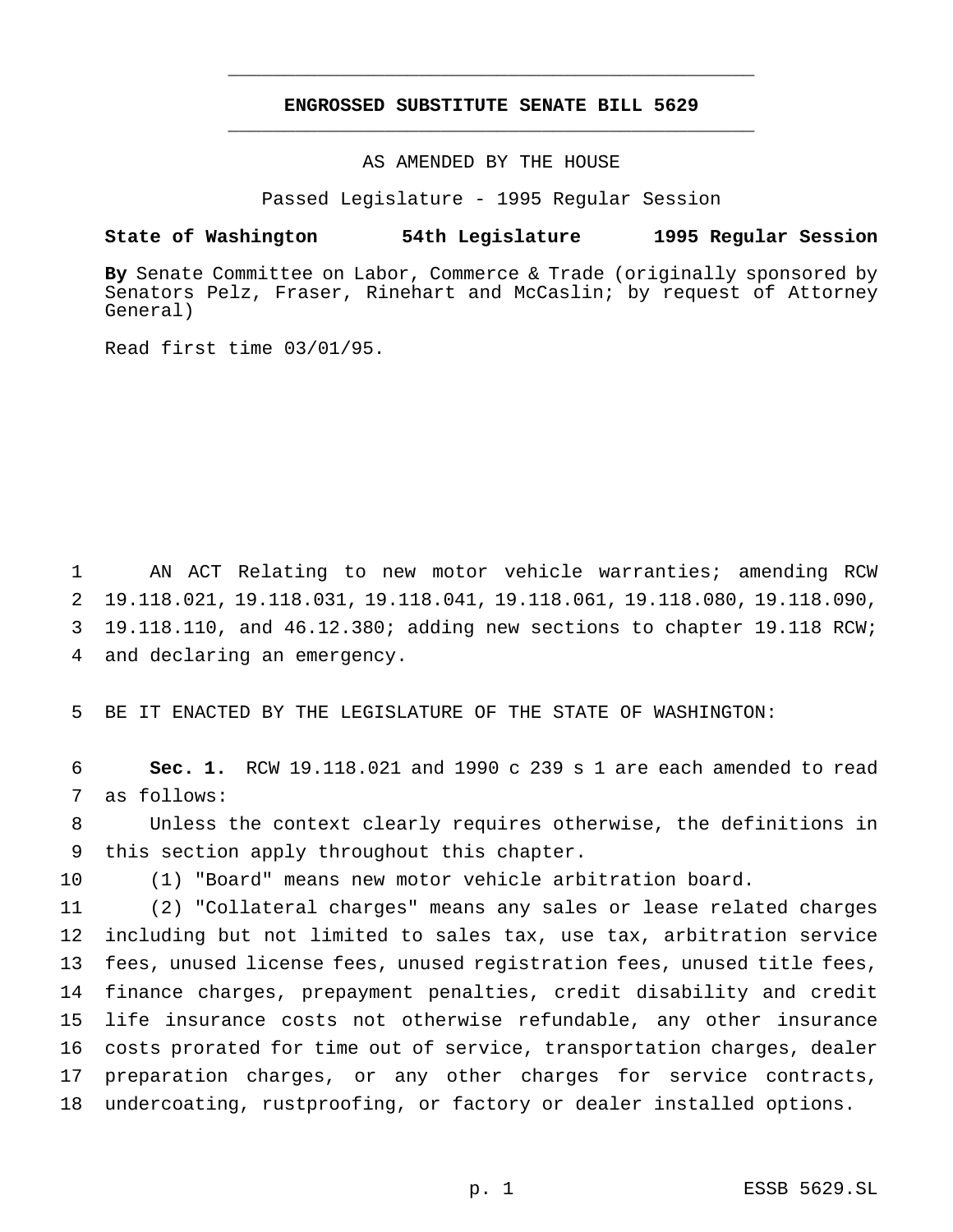(3) "Condition" means a general problem that results from a defect or malfunction of one or more parts, or their improper installation by the manufacturer, its agents, or the new motor vehicle dealer.

 (4) "Consumer" means any person who has entered into an agreement or contract for the transfer, lease, or purchase of a new motor vehicle, other than for purposes of resale or sublease, during the duration of the warranty period defined under this section.

 (5) "Court" means the superior court in the county where the consumer resides, except if the consumer does not reside in this state, then the superior court in the county where an arbitration hearing or determination was conducted or made pursuant to this chapter.

 (6) "Incidental costs" means any reasonable expenses incurred by the consumer in connection with the repair of the new motor vehicle, including any towing charges and the costs of obtaining alternative transportation.

 (7) "Manufacturer" means any person engaged in the business of constructing or assembling new motor vehicles or engaged in the business of importing new motor vehicles into the United States for the purpose of selling or distributing new motor vehicles to new motor vehicle dealers. "Manufacturer" does not include any person engaged in the business of set-up of motorcycles as an agent of a new motor vehicle dealer if the person does not otherwise construct or assemble motorcycles.

 (8) "Motorcycle" means any motorcycle as defined in RCW 46.04.330 which has an engine displacement of at least seven hundred fifty cubic centimeters.

 (9) "New motor vehicle" means any new self-propelled vehicle, including a new motorcycle, primarily designed for the transportation 29 of persons or property over the public highways that((, after original 30 retail purchase or lease)) was originally purchased or leased at retail 31 from a new motor vehicle dealer or leasing company in this state, and 32 that was initially registered in this state or for which a temporary motor vehicle license was issued pursuant to RCW 46.16.460, but does not include vehicles purchased or leased by a business as part of a 35 fleet of ten or more vehicles at one time or under a single purchase or 36 lease agreement. If the motor vehicle is a motor home, this chapter shall apply to the self-propelled vehicle and chassis, but does not include those portions of the vehicle designated, used, or maintained primarily as a mobile dwelling, office, or commercial space. The term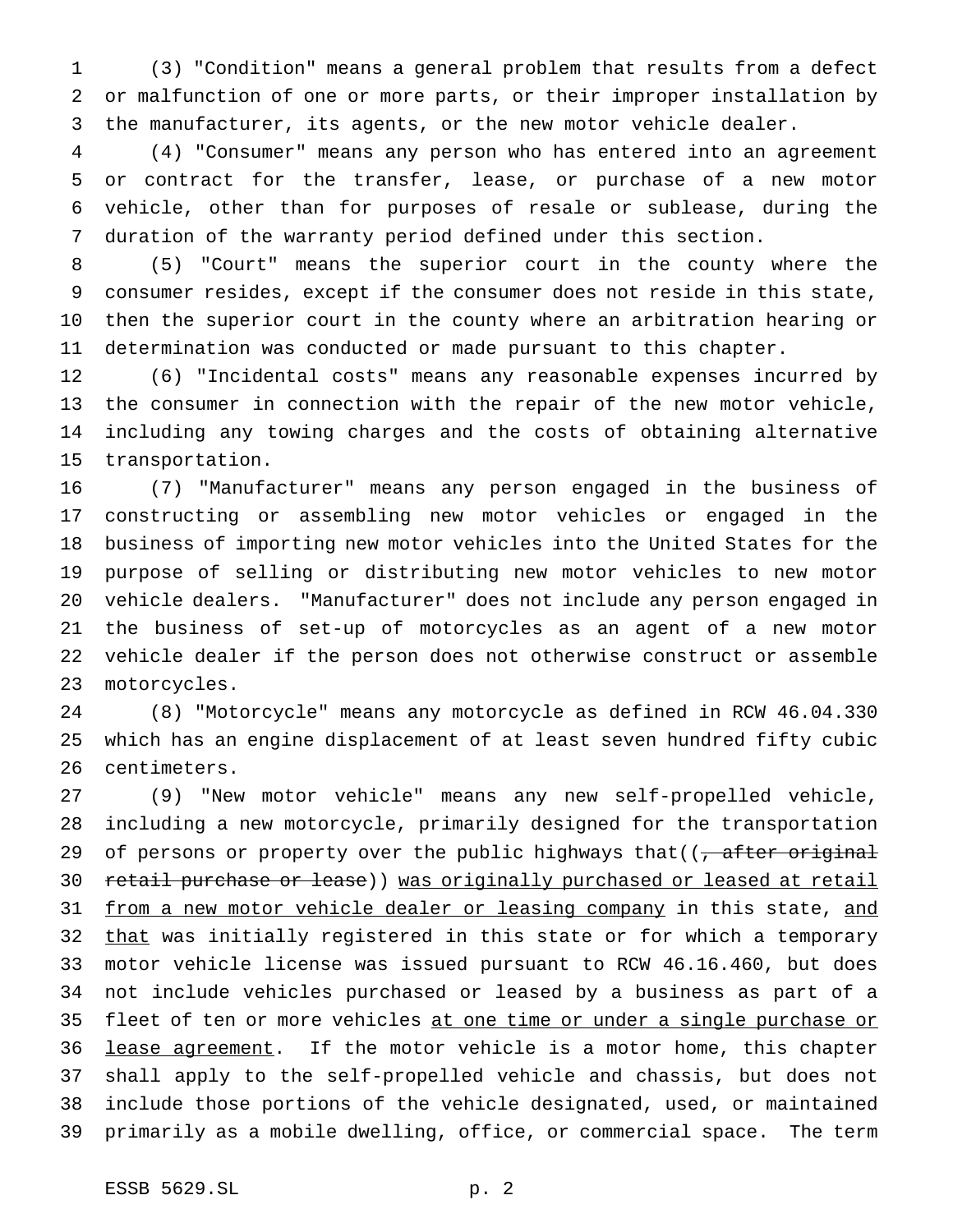"new motor vehicle" does not include trucks with nineteen thousand pounds or more gross vehicle weight rating. The term "new motor vehicle" includes a demonstrator or lease-purchase vehicle as long as a manufacturer's warranty was issued as a condition of sale.

 (10) "New motor vehicle dealer" means a person who holds a dealer agreement with a manufacturer for the sale of new motor vehicles, who is engaged in the business of purchasing, selling, servicing, 8 exchanging, or dealing in new motor vehicles, and who is licensed or 9 required to be licensed as a vehicle dealer by the state of Washington. (11) "Nonconformity" means a defect, serious safety defect, or condition that substantially impairs the use, value, or safety of a new motor vehicle, but does not include a defect or condition that is the result of abuse, neglect, or unauthorized modification or alteration of the new motor vehicle.

15 (12) "Purchase price" means the cash price of the new motor vehicle 16 appearing in the sales agreement or contract( $\sqrt{ }$  including any allowance 17 for a trade-in vehicle; ().

18 (a) "Purchase price" in the instance of a lease means the 19 ((purchase price or value of the vehicle declared to the department of 20 licensing for purposes of tax collection)) actual written capitalized 21 cost disclosed to the consumer contained in the lease agreement. If 22 there is no disclosed capitalized cost in the lease agreement the 23 "purchase price" is the manufacturer's suggested retail price including 24 manufacturer installed accessories or items of optional equipment 25 displayed on the manufacturer label, required by 15 U.S.C. Sec. 1232. 26 (b) "Purchase price" in the instance of both a vehicle purchase or 27 lease agreement includes any allowance for a trade-in vehicle but does 28 not include any manufacturer-to-consumer rebate appearing in the 29 agreement or contract that the consumer received or that was applied to 30 reduce the purchase or lease cost.

31 Where the consumer is a ((second or)) subsequent ((purchaser, 32 <del>lessee, or</del>)) transferee and the consumer selects repurchase of the 33 motor vehicle, "purchase price" means the consumer's subsequent 34 purchase price ((of the second or subsequent purchase or lease)). 35 Where the consumer is a ((second or)) subsequent ((purchaser, lessee,  $36 \text{ or}$ ) transferee and the consumer selects replacement of the motor 37 vehicle, "purchase price" means the original purchase price.

38 (13) "Reasonable offset for use" means the definition provided in 39 RCW 19.118.041(1)(c) for a new motor vehicle other than a new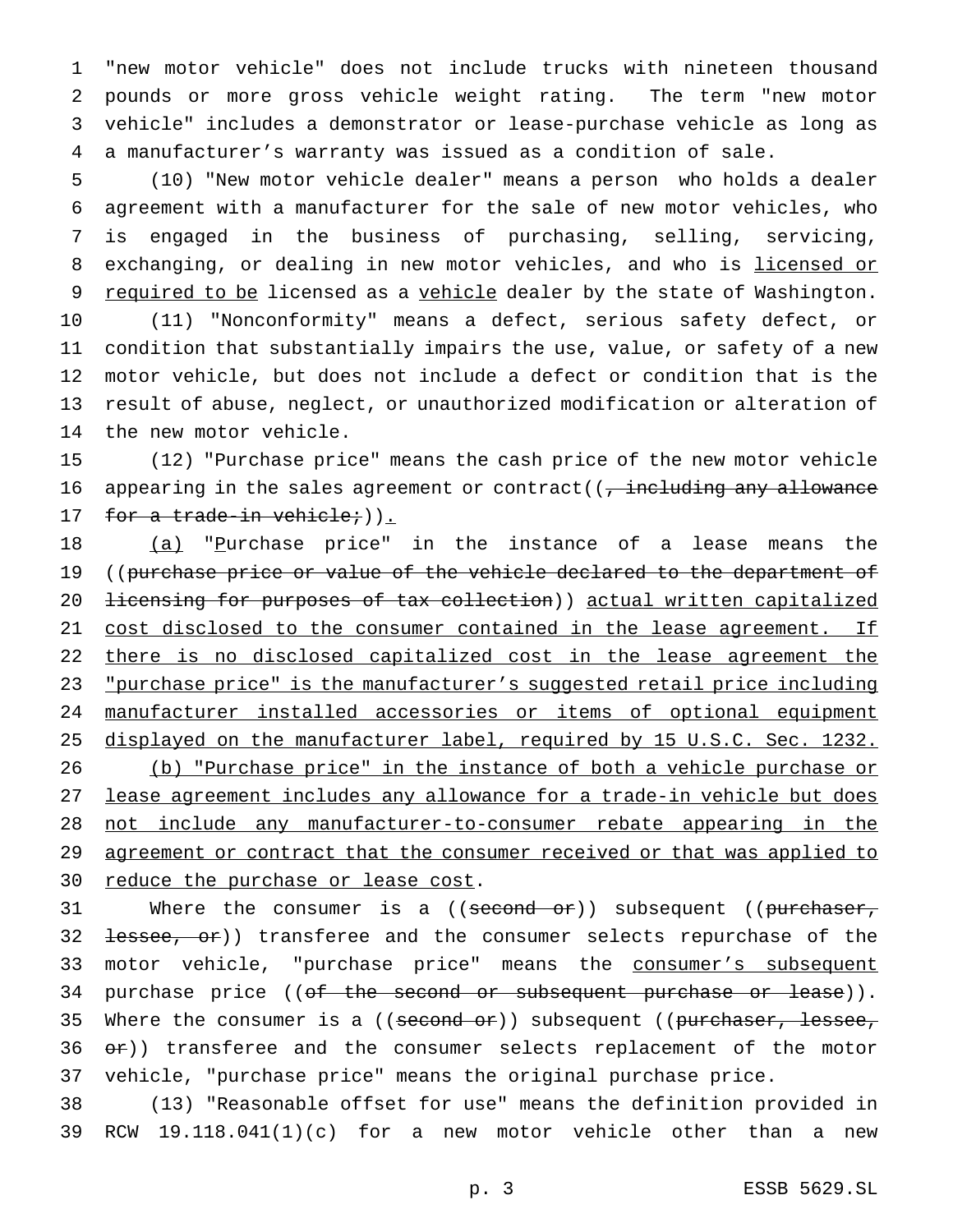motorcycle. The reasonable offset for use for a new motorcycle shall be computed by the number of miles that the vehicle traveled before the manufacturer's acceptance of the vehicle upon repurchase or replacement multiplied by the purchase price, and divided by twenty-five thousand. (14) "Reasonable number of attempts" means the definition provided in RCW 19.118.041.

 (15) "Replacement motor vehicle" means a new motor vehicle that is identical or reasonably equivalent to the motor vehicle to be replaced, as the motor vehicle to be replaced existed at the time of original purchase or lease, including any service contract, undercoating, rustproofing, and factory or dealer installed options.

 (16) "Serious safety defect" means a life-threatening malfunction or nonconformity that impedes the consumer's ability to control or operate the new motor vehicle for ordinary use or reasonable intended purposes or creates a risk of fire or explosion.

16 (17) "Subsequent transferee" means a consumer who acquires a motor 17 vehicle, within the warranty period, as defined in this section, with an applicable manufacturer's written warranty and where the vehicle otherwise met the definition of a new motor vehicle at the time of original retail sale or lease.

 (18) "Substantially impair" means to render the new motor vehicle unreliable, or unsafe for ordinary use, or to diminish the resale value of the new motor vehicle below the average resale value for comparable motor vehicles.

25 ((<del>(18)</del>)) (19) "Warranty" means any implied warranty, any written warranty of the manufacturer, or any affirmation of fact or promise made by the manufacturer in connection with the sale of a new motor vehicle that becomes part of the basis of the bargain. The term "warranty" pertains to the obligations of the manufacturer in relation to materials, workmanship, and fitness of a new motor vehicle for ordinary use or reasonably intended purposes throughout the duration of the warranty period as defined under this section.

 $((+19))$   $(20)$  "Warranty period" means the period ending two years after the date of the original delivery to the consumer of a new motor vehicle, or the first twenty-four thousand miles of operation, whichever occurs first.

 **Sec. 2.** RCW 19.118.031 and 1987 c 344 s 3 are each amended to read as follows:

ESSB 5629.SL p. 4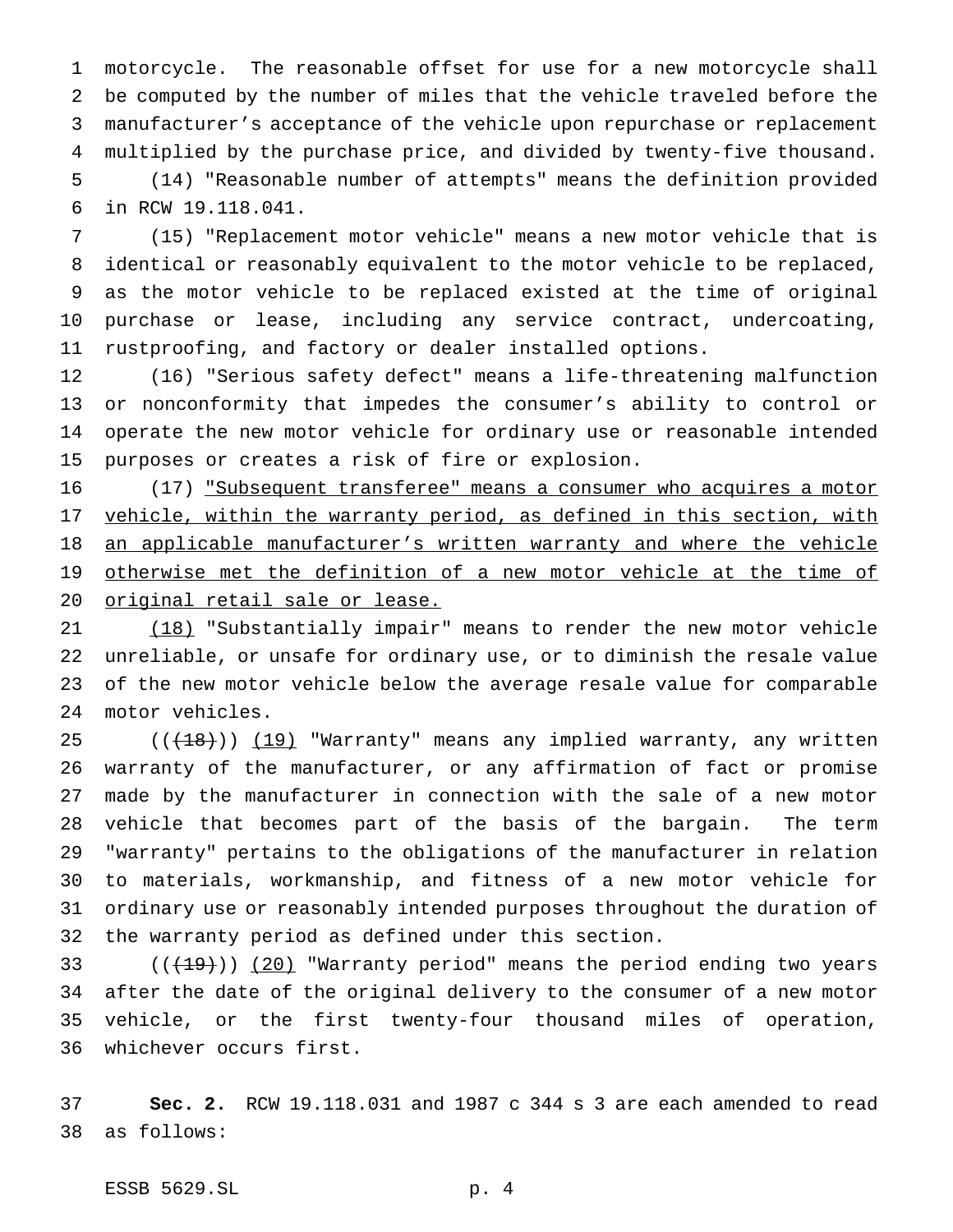(1) ((Each new motor vehicle dealer shall provide an owner's manual which shall be published by the manufacturer and include a list of the addresses and phone numbers for its zone or regional offices for this 4 state.)) The manufacturer shall publish an owner's manual and provide 5 it to the new motor vehicle dealer or leasing company. The owner's manual shall include a list of the addresses and phone numbers for the manufacturer's customer assistance division, or zone or regional offices. A manufacturer shall provide to the new motor vehicle dealer 9 or leasing company all applicable manufacturer's written warranties. 10 The dealer or leasing company shall transfer to the consumer, at the 11 time of original retail sale or lease, the owner's manual and 12 applicable written warranties as provided by a manufacturer.

 (2) At the time of purchase, the new motor vehicle dealer shall provide the consumer with a written statement that explains the consumer's rights under this chapter. The written statement shall be prepared and supplied by the attorney general and shall contain a toll- free number that the consumer can contact for information regarding the procedures and remedies under this chapter.

 (3) For the purposes of this chapter, if a new motor vehicle does not conform to the warranty and the consumer reports the nonconformity during the term of the warranty period or the period of coverage of the applicable manufacturer's written warranty, whichever is less, to the manufacturer, its agent, or the new motor vehicle dealer who sold the new motor vehicle, the manufacturer, its agent, or the new motor vehicle dealer shall make repairs as are necessary to conform the vehicle to the warranty, regardless of whether such repairs are made after the expiration of the warranty period. Any corrections or attempted repairs undertaken by a new motor vehicle dealer under this chapter shall be treated as warranty work and billed by the dealer to the manufacturer in the same manner as other work under the manufacturer's written warranty is billed. For purposes of this subsection, the manufacturer's written warranty shall be at least one year after the date of the original delivery to the consumer of the vehicle or the first twelve thousand miles of operation, whichever occurs first.

 (4) Upon request from the consumer, the manufacturer or new motor vehicle dealer shall provide a copy of any report or computer reading compiled by the manufacturer's field or zone representative regarding inspection, diagnosis, or test-drive of the consumer's new motor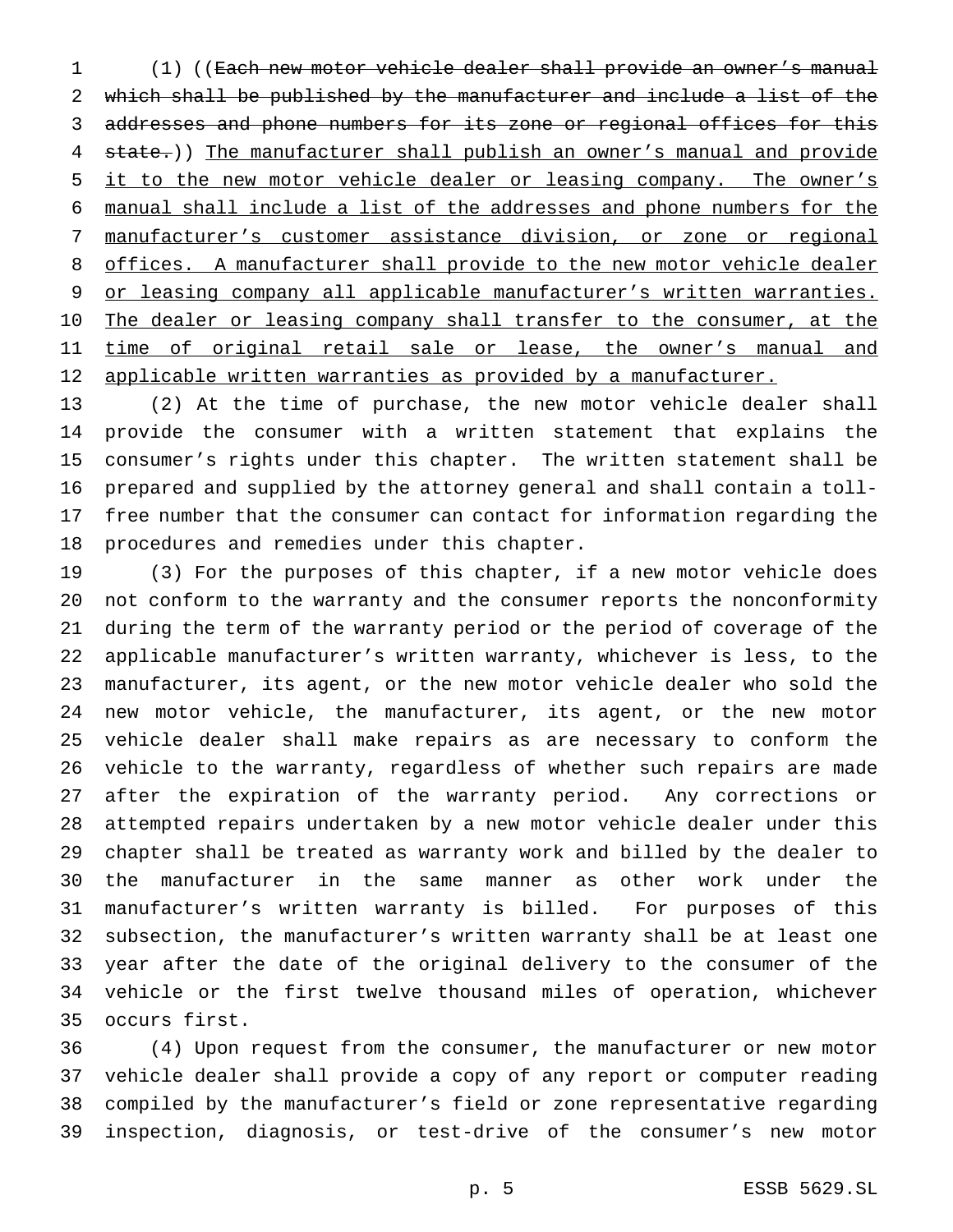vehicle, or shall provide a copy of any technical service bulletin issued by the manufacturer regarding the year and model of the consumer's new motor vehicle as it pertains to any material, feature, component, or the performance thereof.

 (5) The new motor vehicle dealer shall provide to the consumer each time the consumer's vehicle is returned from being diagnosed or repaired under the warranty, a fully itemized, legible statement or repair order indicating any diagnosis made, and all work performed on the vehicle including but not limited to, a general description of the problem reported by the consumer or an identification of the defect or condition, parts and labor, the date and the odometer reading when the vehicle was submitted for repair, and the date when the vehicle was made available to the consumer.

 (6) No manufacturer, its agent, or the new motor vehicle dealer may refuse to diagnose or repair any nonconformity covered by the warranty for the purpose of avoiding liability under this chapter.

 (7) For purposes of this chapter, consumers shall have the rights and remedies, including a cause of action, against manufacturers as provided in this chapter.

 (8) The warranty period and thirty-day out-of-service period shall be extended by any time that repair services are not available to the consumer as a direct result of a strike, war, invasion, fire, flood, or other natural disaster.

 **Sec. 3.** RCW 19.118.041 and 1989 c 347 s 2 are each amended to read as follows:

 (1) If the manufacturer, its agent, or the new motor vehicle dealer is unable to conform the new motor vehicle to the warranty by repairing or correcting any nonconformity after a reasonable number of attempts, the manufacturer, within forty calendar days of a consumer's written request to the manufacturer's corporate, dispute resolution, zone, or regional office address shall, at the option of the consumer, replace or repurchase the new motor vehicle.

 (a) The replacement motor vehicle shall be identical or reasonably equivalent to the motor vehicle to be replaced as the motor vehicle to be replaced existed at the time of original purchase or lease, including any service contract, undercoating, rustproofing, and factory or dealer installed options. Where the manufacturer supplies a replacement motor vehicle, the manufacturer shall be responsible for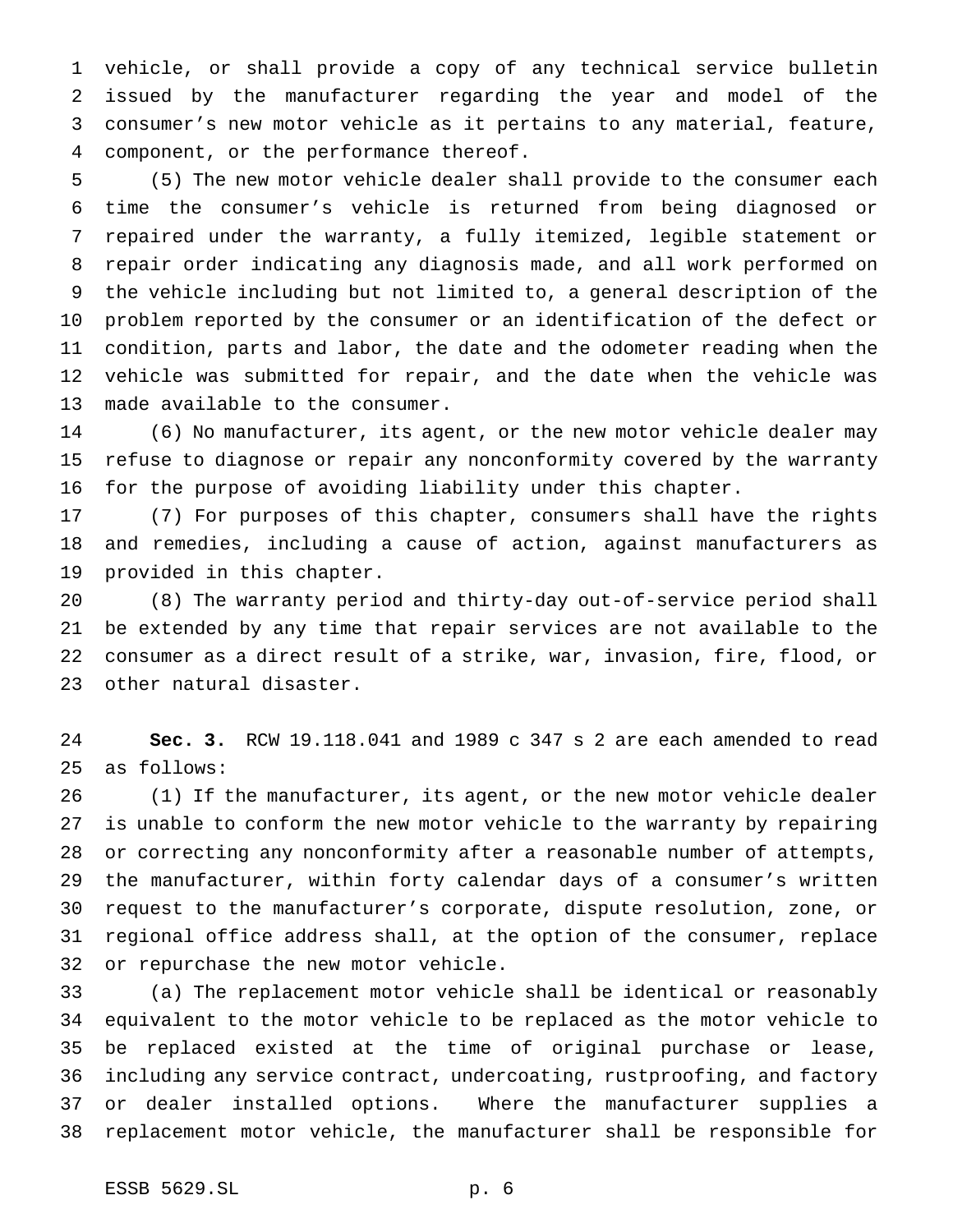1 sales tax, license, ((and)) registration fees, and refund of any incidental costs. Compensation for a reasonable offset for use shall be paid by the consumer to the manufacturer in the event that the consumer accepts a replacement motor vehicle.

 (b) When repurchasing the new motor vehicle, the manufacturer shall refund to the consumer the purchase price, all collateral charges, and incidental costs, less a reasonable offset for use. When repurchasing the new motor vehicle, in the instance of a lease, the manufacturer shall refund to the consumer all payments made by the consumer under the lease including but not limited to all lease payments, trade-in value or inception payment, security deposit, all collateral charges and incidental costs less a reasonable offset for use. The manufacturer shall make such payment to the lessor and/or lienholder of record as necessary to obtain clear title to the motor vehicle and upon the lessor's and/or lienholder's receipt of that payment and payment by the consumer of any late payment charges, the consumer shall be relieved of any future obligation to the lessor and/or lienholder.

 (c) The reasonable offset for use shall be computed by multiplying the number of miles that the vehicle traveled directly attributable to use by the consumer times the purchase price, and dividing the product 21 by one hundred twenty thousand. Where the consumer is a second or subsequent purchaser, lessee, or transferee of the motor vehicle and the consumer selects repurchase of the motor vehicle, "the number of miles that the vehicle traveled" shall be calculated from the date of purchase or lease by the consumer. Where the consumer is a second or subsequent purchaser, lessee, or transferee of the motor vehicle and the consumer selects replacement of the motor vehicle, "the number of miles that the vehicle traveled" shall be calculated from the original purchase, lease, or in-service date.

 (2) Reasonable number of attempts shall be deemed to have been undertaken by the manufacturer, its agent, or the new motor vehicle dealer to conform the new motor vehicle to the warranty within the warranty period, if: (a) The same serious safety defect has been subject to diagnosis or repair two or more times, at least one of which is during the period of coverage of the applicable manufacturer's written warranty, and the serious safety defect continues to exist; (b) the same nonconformity has been subject to diagnosis or repair four or more times, at least one of which is during the period of coverage of the applicable manufacturer's written warranty, and the nonconformity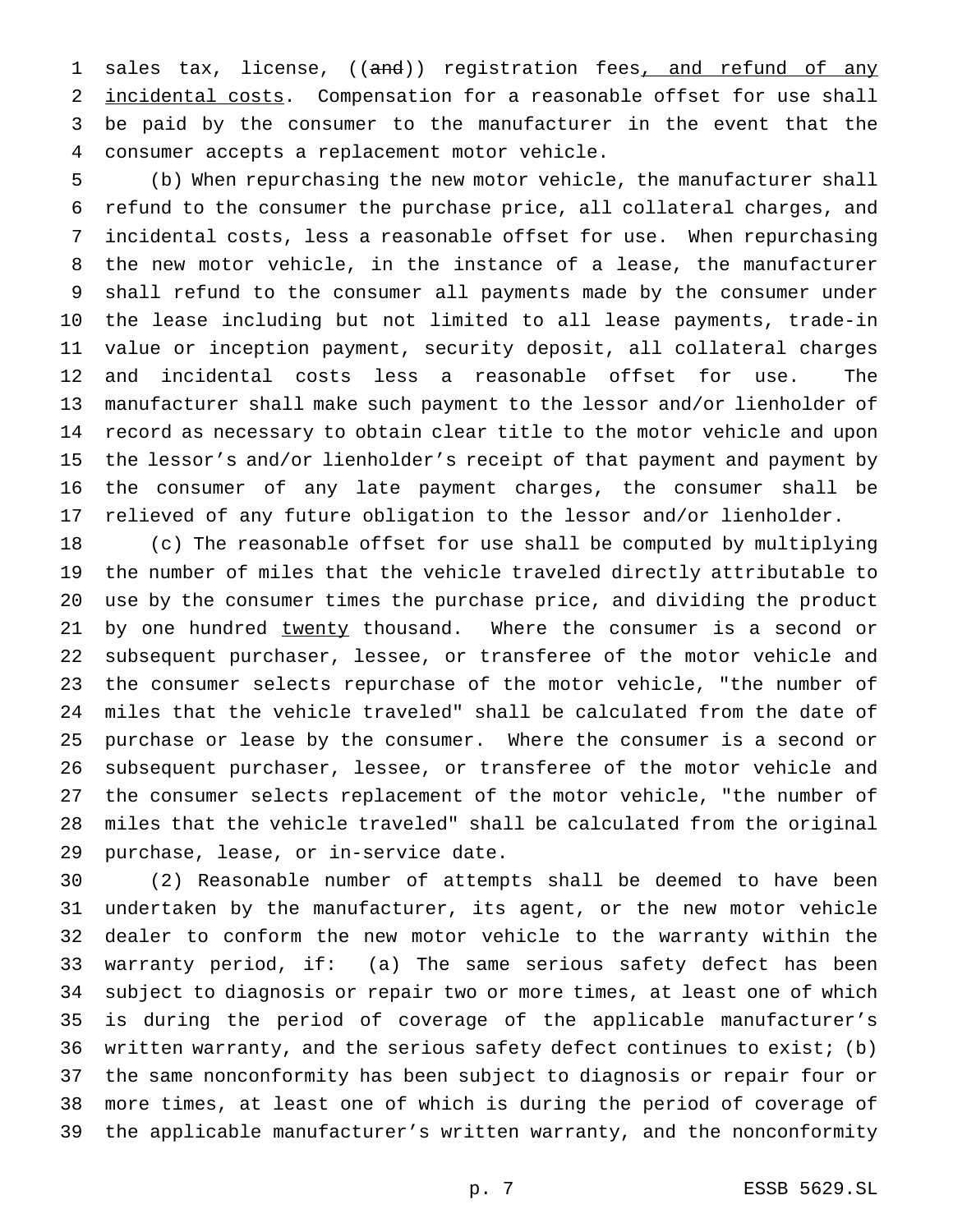continues to exist; or (c) the vehicle is out-of-service by reason of diagnosis or repair of one or more nonconformities for a cumulative total of thirty calendar days, at least fifteen of them during the period of the applicable manufacturer's written warranty. For purposes of this subsection, the manufacturer's written warranty shall be at least one year after the date of the original delivery to the consumer of the vehicle or the first twelve thousand miles of operation, whichever occurs first.

 (3) No new motor vehicle dealer may be held liable by the manufacturer for any collateral charges, incidental costs, purchase price refunds, or vehicle replacements. Manufacturers shall not have a cause of action against dealers under this chapter. Consumers shall not have a cause of action against dealers under this chapter, but a violation of any responsibilities imposed upon dealers under this chapter is a per se violation of chapter 19.86 RCW. Consumers may pursue rights and remedies against dealers under any other law, including chapters 46.70 and 46.71 RCW. Manufacturers and consumers may not make dealers parties to arbitration board proceedings under this chapter.

 **Sec. 4.** RCW 19.118.061 and 1989 c 347 s 3 are each amended to read as follows:

 (1) A manufacturer shall be prohibited from reselling any motor vehicle determined or adjudicated as having a serious safety defect unless the serious safety defect has been corrected and the 25 manufacturer warrants upon the first subsequent resale that the defect has been corrected.

27 (2) ((After the replacement or repurchase of a motor vehicle determined to have a nonconformity or to have been out of service for 29 thirty or more calendar days pursuant to this chapter, the manufacturer shall notify the attorney general and the department of licensing, by certified mail or by personal service, upon receipt of the motor vehicle. If the nonconformity in the motor vehicle is corrected, the manufacturer shall notify the attorney general and the department of 34 <del>licensing of such correction.</del>)) Before any sale or transfer of a 35 vehicle that has been replaced or repurchased by the manufacturer that was determined or adjudicated as having a nonconformity or to have been 37 out of service for thirty or more calendar days under this chapter, the manufacturer shall: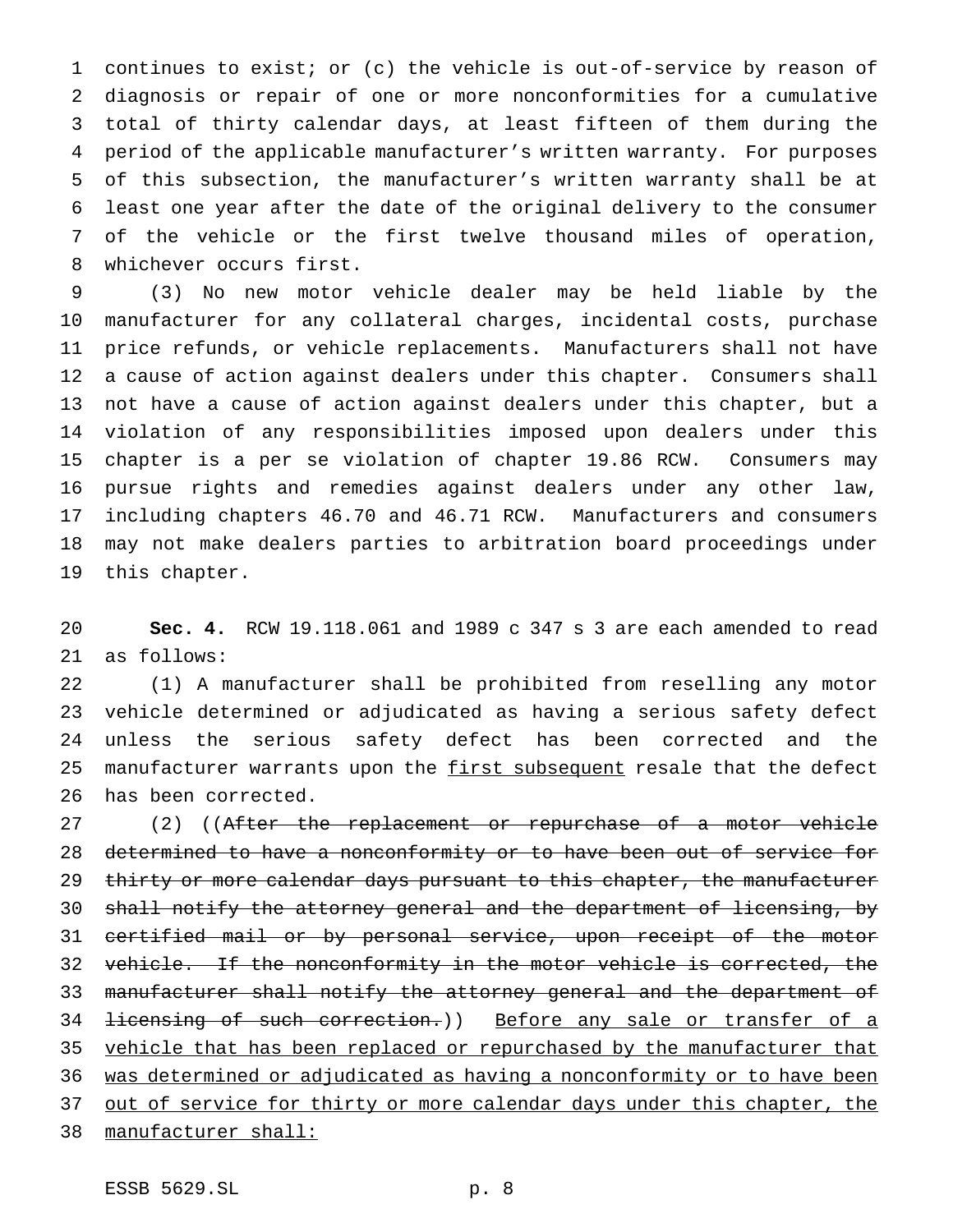(a) Notify the attorney general and the department of licensing, by certified mail or by personal service, upon receipt of the motor 3 vehicle;

 (b) Attach a resale disclosure notice to the vehicle in a manner and form to be specified by the attorney general. Only the retail purchaser may remove the resale disclosure notice after execution of 7 the disclosure form required under subsection (3) of this section; and (c) Notify the attorney general and the department of licensing if the nonconformity in the motor vehicle is corrected.

10 (3) Upon the first subsequent resale, either at wholesale or retail, or transfer of title of a motor vehicle and which was previously returned after a final determination, adjudication, or settlement under this chapter or under a similar statute of any other 14 state, the manufacturer, its agent, or the new motor vehicle dealer who has actual knowledge of said final determination, adjudication or settlement, shall execute and deliver to the buyer before sale an instrument in writing setting forth information identifying the nonconformity in a manner to be specified by the attorney general, and the department of licensing shall place on the certificate of title information indicating the vehicle was returned under this chapter.

 (4) Upon receipt of the manufacturer's notification under subsection (2) of this section that the nonconformity has been corrected and upon the manufacturer's request and payment of any fees, the department of licensing shall issue a new title with information indicating the vehicle was returned under this chapter and that the 26 nonconformity has been corrected. Upon the first subsequent resale, either at wholesale or retail, or transfer of title of a motor vehicle 28 ((for which a new title has been issued under this subsection)), as 29 provided under subsection (2)(c) of this section, the manufacturer shall warrant upon the resale that the nonconformity has been corrected, and the manufacturer, its agent, or the new motor vehicle dealer who has actual knowledge of the corrected nonconformity, shall execute and deliver to the buyer before sale an instrument in writing setting forth information identifying the nonconformity and indicating that it has been corrected in a manner to be specified by the attorney general.

 (5) After repurchase or replacement and following a manufacturer's receipt of a vehicle under this section and prior to a vehicle's first 39 subsequent retail transfer by resale or lease, any intervening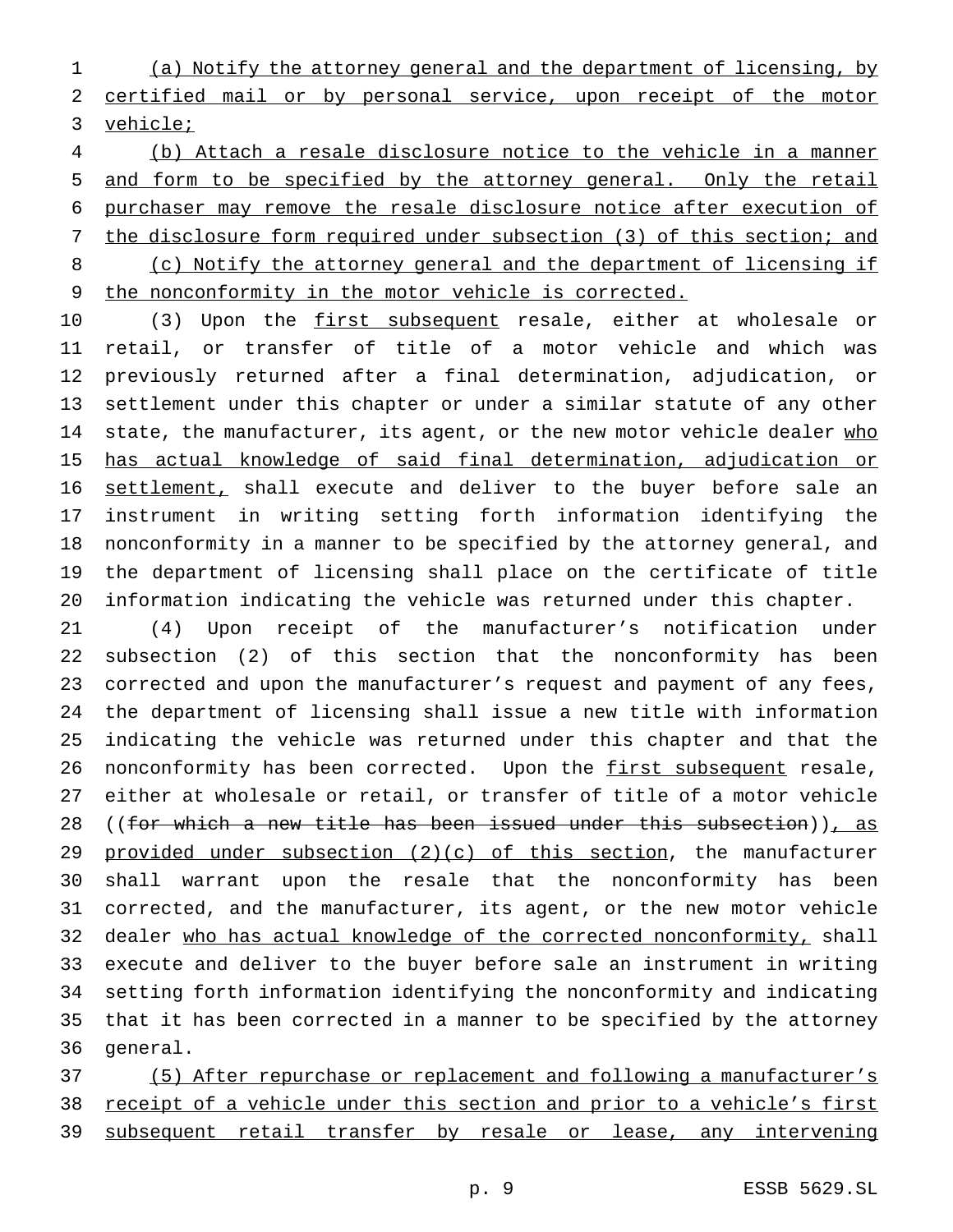1 transferor of a vehicle subject to the requirements of this section who has received the disclosure, correction and warranty documents, as 3 specified by the attorney general and required under this chapter, 4 shall deliver the documents with the vehicle to the next transferor, purchaser or lessee to ensure proper and timely notice and disclosure. Any intervening transferor who fails to comply with this subsection 7 shall, at the option of the subsequent transferor or first subsequent 8 retail purchaser or lessee: (a) Indemnify and subsequent transferor or 9 first subsequent retail purchaser for all damages caused by such 10 violation; or (b) repurchase the vehicle at the full purchase price 11 including all fees, taxes and costs incurred for goods and services which were included in the subsequent transaction.

 **Sec. 5.** RCW 19.118.080 and 1989 c 347 s 4 are each amended to read as follows:

 (1) Except as provided in RCW 19.118.160, the attorney general shall contract with one or more private entities to conduct arbitration proceedings in order to settle disputes between consumers and manufacturers as provided in this chapter, and each private entity shall constitute a new motor vehicle arbitration board for purposes of this chapter. The entities shall not be affiliated with any manufacturer or new motor vehicle dealer and shall have available the services of persons with automotive technical expertise to assist in resolving disputes under this chapter. No private entity or its officers or employees conducting board proceedings and no arbitrator presiding at such proceedings shall be directly involved in the manufacture, distribution, sale, or warranty service of any motor vehicle. Payment to the entities for the arbitration services shall be made from the new motor vehicle arbitration account.

 (2) The attorney general shall adopt rules for the uniform conduct of the arbitrations by the boards whether conducted by a private entity or by the attorney general pursuant to RCW 19.118.160, which rules shall include but not be limited to the following procedures:

 (a) At all arbitration proceedings, the parties are entitled to present oral and written testimony, to present witnesses and evidence relevant to the dispute, to cross-examine witnesses, and to be represented by counsel.

 (b) A dealer, manufacturer, or other persons shall produce records and documents requested by a party which are reasonably related to the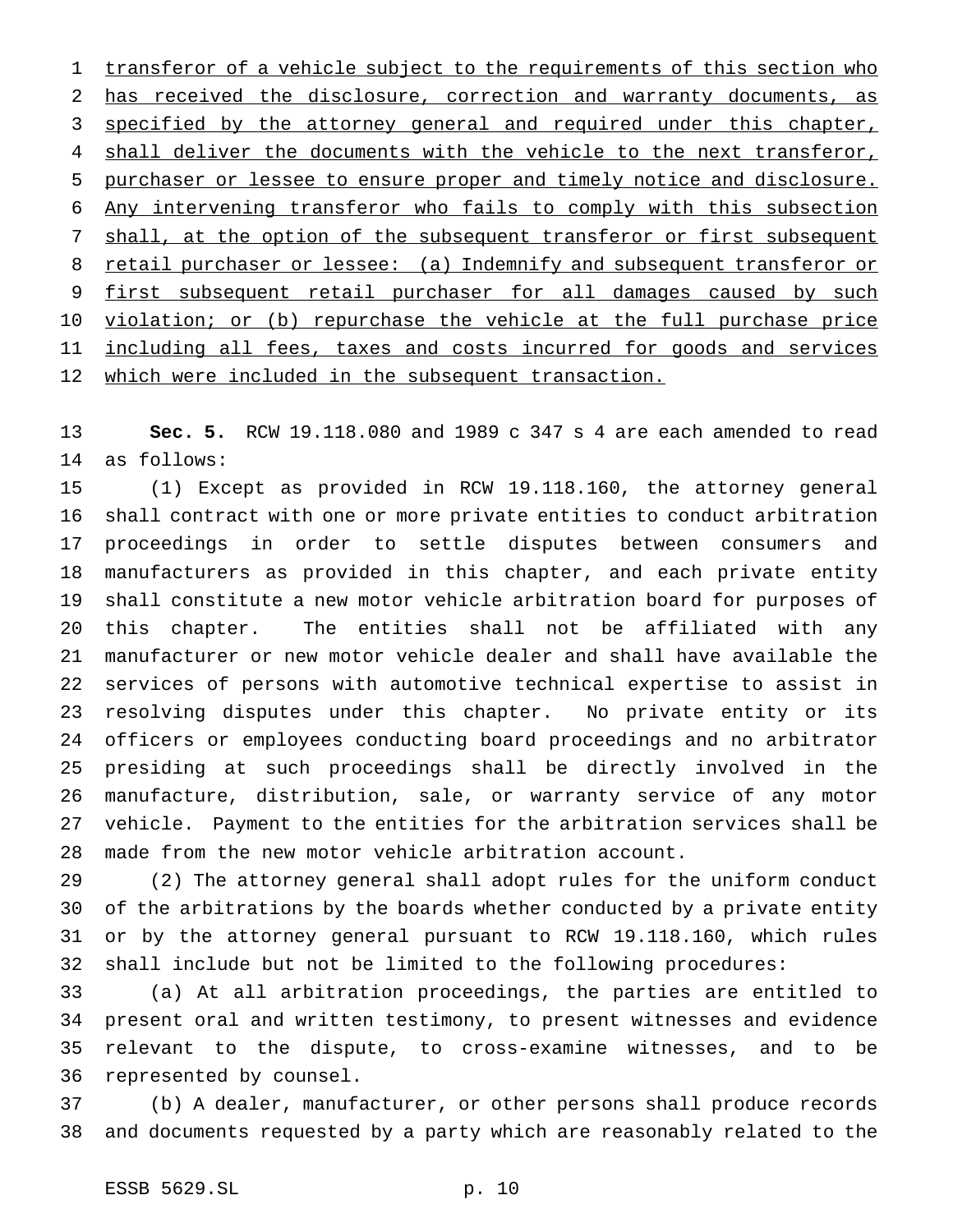dispute. If a dealer, manufacturer, or other person refuses to comply 2 with such a request, a party may present a request to the board for the attorney general to issue a subpoena on behalf of the board.

 The subpoena shall be issued only for the production of records and documents which the board has determined are reasonably related to the dispute, including but not limited to documents described in RCW 19.118.031 (4) or (5).

 If a party fails to comply with the subpoena, the arbitrator may at the outset of the arbitration hearing impose any of the following sanctions: (i) Find that the matters which were the subject of the subpoena, or any other designated facts, shall be taken to be established for purposes of the hearing in accordance with the claim of the party which requested the subpoena; (ii) refuse to allow the disobedient party to support or oppose the designated claims or defenses, or prohibit that party from introducing designated matters into evidence; (iii) strike claims or defenses, or parts thereof; or (iv) render a decision by default against the disobedient party.

 If a nonparty fails to comply with a subpoena and upon an arbitrator finding that without such compliance there is insufficient evidence to render a decision in the dispute, the attorney general shall enforce such subpoena in superior court and the arbitrator shall continue the arbitration hearing until such time as the nonparty complies with the subpoena or the subpoena is quashed.

 (c) A party may obtain written affidavits from employees and agents of a dealer, a manufacturer or other party, or from other potential witnesses, and may submit such affidavits for consideration by the board.

 (d) Records of the board proceedings shall be open to the public. The hearings shall be open to the public to the extent practicable.

 (e) Where the board proceedings are conducted by one or more private entities, a single arbitrator may be designated to preside at such proceedings.

 (3) A consumer shall exhaust the new motor vehicle arbitration board remedy or informal dispute resolution settlement procedure under RCW 19.118.150 before filing any superior court action.

 (4) The attorney general shall maintain records of each dispute submitted to the new motor vehicle arbitration board, including an index of new motor vehicles by year, make, and model.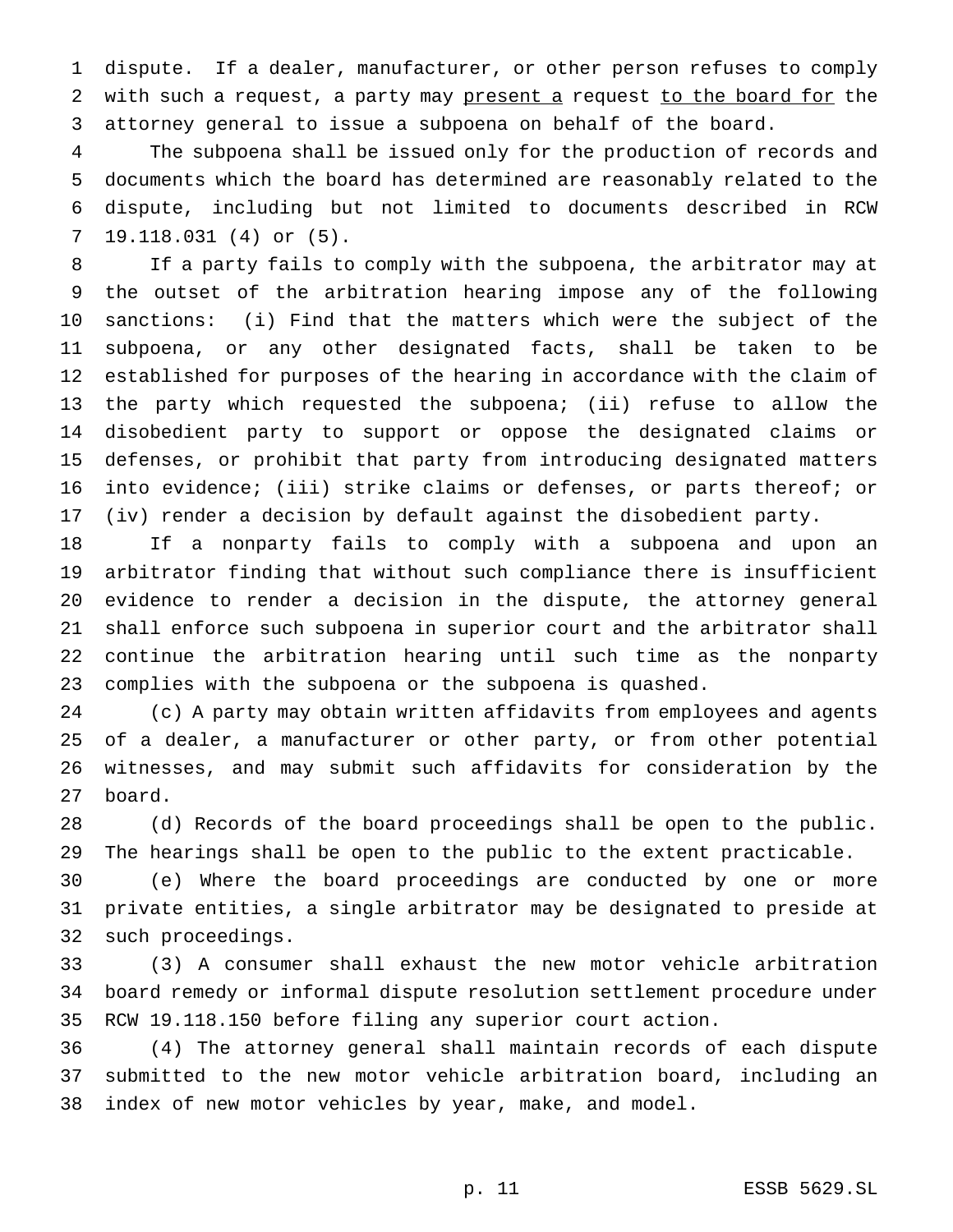(5) The attorney general shall compile aggregate annual statistics for all disputes submitted to, and decided by, the new motor vehicle arbitration board, as well as annual statistics for each manufacturer that include, but shall not be limited to, the number and percent of: (a) Replacement motor vehicle requests; (b) purchase price refund requests; (c) replacement motor vehicles obtained in prehearing settlements; (d) purchase price refunds obtained in prehearing settlements; (e) replacement motor vehicles awarded in arbitration; (f) purchase price refunds awarded in arbitration; (g) board decisions neither complied with during the forty calendar day period nor petitioned for appeal within the thirty calendar day period; (h) board decisions appealed categorized by consumer or manufacturer; (i) the nature of the court decisions and who the prevailing party was; (j) appeals that were held by the court to be brought without good cause; and (k) appeals that were held by the court to be brought solely for the purpose of harassment. The statistical compilations shall be public information.

 (6) The attorney general shall submit biennial reports of the information in this section to the senate and house of representatives committees on commerce and labor, with the first report due January 1, 1990.

 (7) The attorney general shall adopt rules to implement this chapter. Such rules shall include uniform standards by which the boards shall make determinations under this chapter, including but not limited to rules which provide:

 (a) A board shall find that a nonconformity exists if it determines that the consumer's new motor vehicle has a defect, serious safety defect, or condition that substantially impairs the use, value, or safety of the vehicle.

 (b) A board shall find that a reasonable number of attempts to repair a nonconformity have been undertaken if: (i) The same serious safety defect has been subject to diagnosis or repair two or more times, at least one of which is during the period of coverage of the applicable manufacturer's written warranty, and the serious safety defect continues to exist; (ii) the same nonconformity has been subject to diagnosis or repair four or more times, at least one of which is during the period of coverage of the applicable manufacturer's written warranty, and the nonconformity continues to exist; or (iii) the vehicle is out-of-service by reason of diagnosis or repair of one or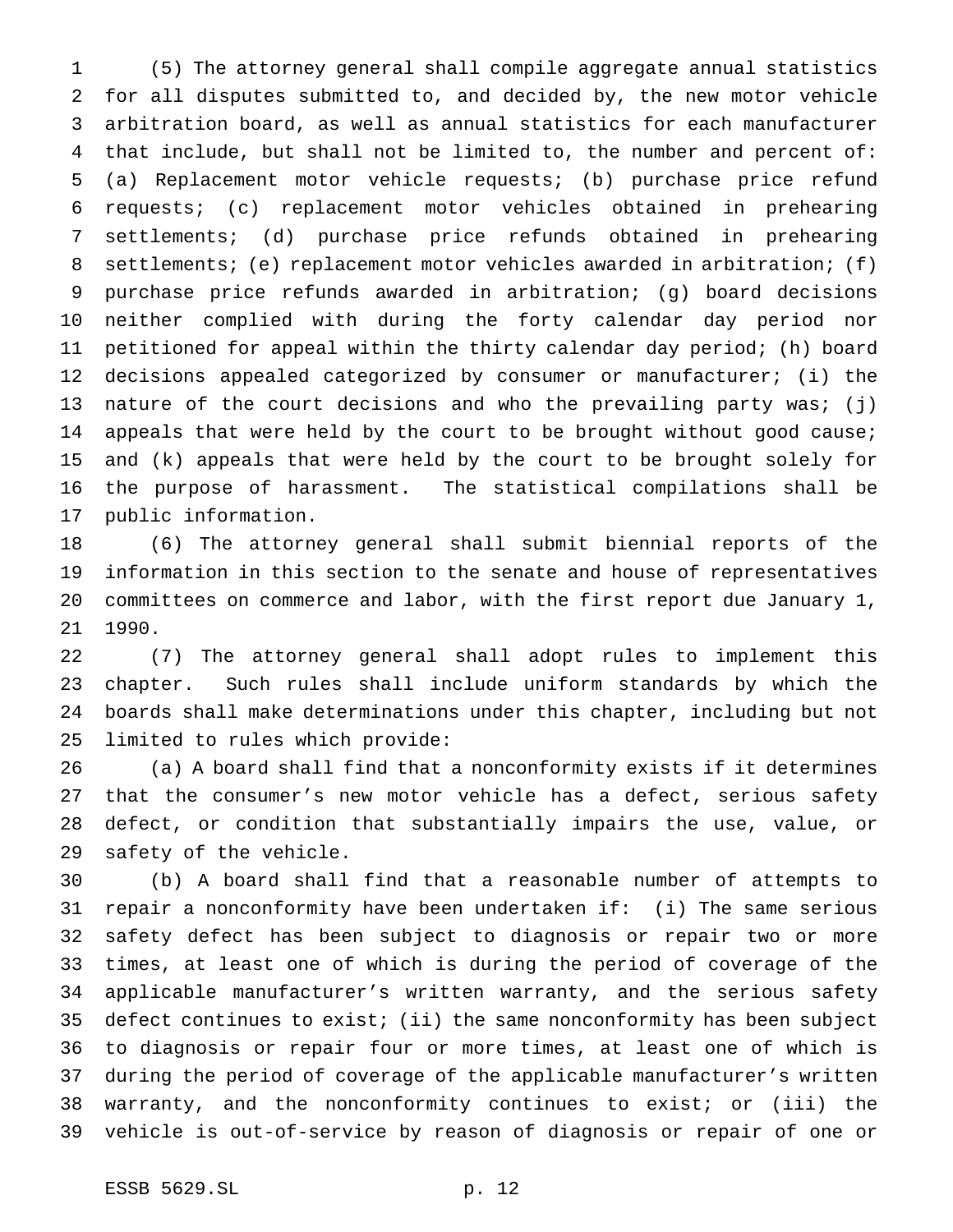more nonconformities for a cumulative total of thirty calendar days, at least fifteen of them during the period of the applicable manufacturer's written warranty. For purposes of this subsection, the manufacturer's written warranty shall be at least one year after the date of the original delivery to the consumer of the vehicle or the first twelve thousand miles of operation, whichever occurs first.

 (c) A board shall find that a manufacturer has failed to comply with RCW 19.118.041 if it finds that the manufacturer, its agent, or the new motor vehicle dealer has failed to correct a nonconformity after a reasonable number of attempts and the manufacturer has failed, within forty days of the consumer's written request, to repurchase the vehicle or replace the vehicle with a vehicle identical or reasonably equivalent to the vehicle being replaced.

 (8) The attorney general shall provide consumers with information regarding the procedures and remedies under this chapter.

 **Sec. 6.** RCW 19.118.090 and 1989 c 347 s 5 are each amended to read as follows:

 (1) A consumer may request arbitration under this chapter by submitting the request to the attorney general. Within ten days after receipt of an arbitration request, the attorney general shall make a reasonable determination of the cause of the request for arbitration and provide necessary information to the consumer regarding the consumer's rights and remedies under this chapter. The attorney general shall assign the dispute to a board, except that if it clearly appears from the materials submitted by the consumer that the dispute is not eligible for arbitration, the attorney general may refuse to assign the dispute and shall explain any required procedures to the consumer.

 (2) Manufacturers shall submit to arbitration if such arbitration is requested by the consumer within thirty months from the date of the original delivery of the new motor vehicle to a consumer at retail and if the consumer's dispute is deemed eligible for arbitration by the board.

 (3) The new motor vehicle arbitration board may reject for arbitration any dispute that it determines to be frivolous, fraudulent, filed in bad faith, res judicata or beyond its authority. Any dispute deemed by the board to be ineligible for arbitration due to insufficient evidence may be reconsidered by the board upon the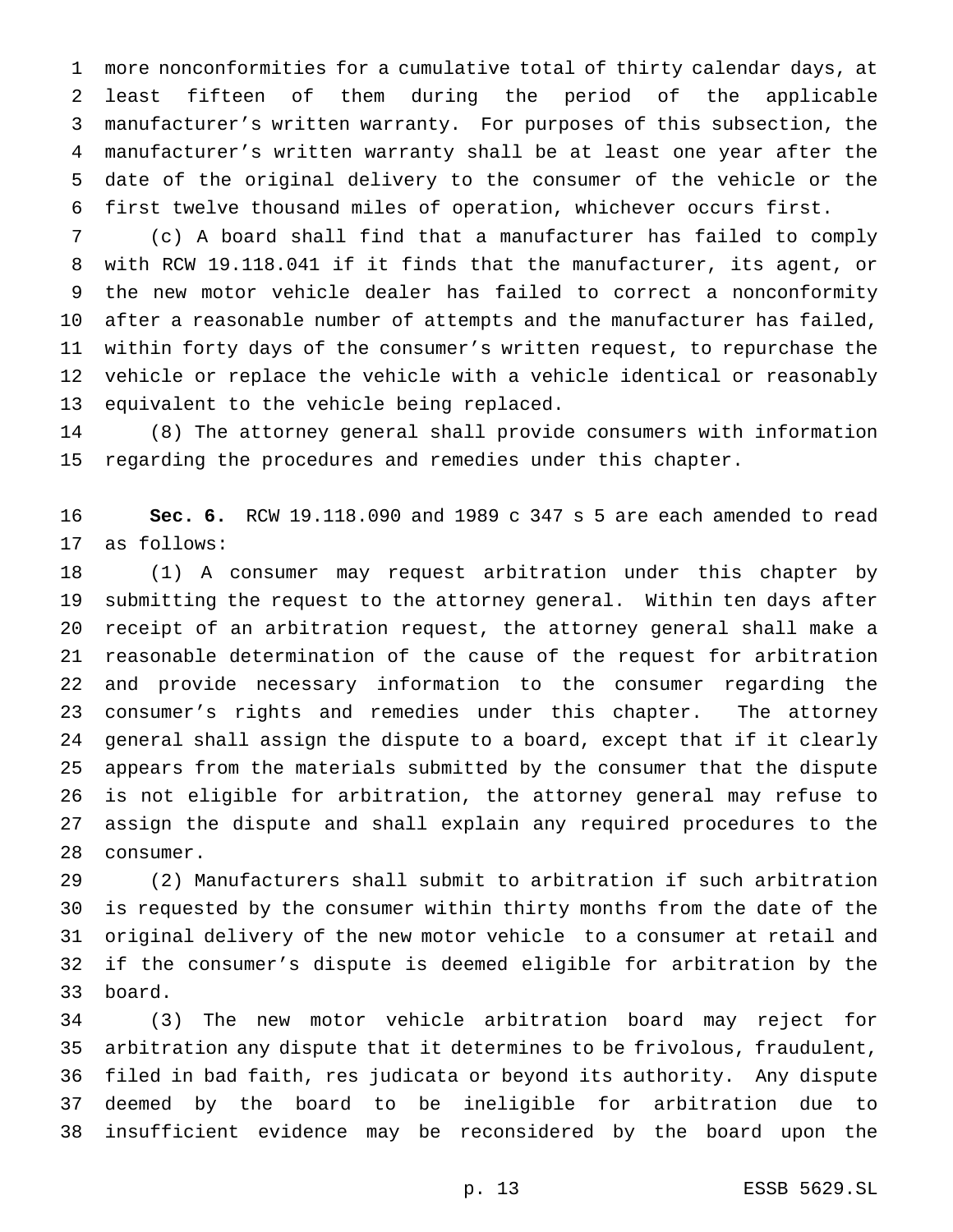submission of other information or documents regarding the dispute that would allegedly qualify for relief under this chapter. Following a second review, the board may reject the dispute for arbitration if evidence is still clearly insufficient to qualify the dispute for relief under this chapter. A rejection by the board is subject to review by the attorney general or may be appealed under RCW 19.118.100.

 A decision to reject any dispute for arbitration shall be sent by certified mail to the consumer and the manufacturer, and shall contain a brief explanation as to the reason therefor.

10 (4) The manufacturer shall complete a written manufacturer response 11 to the consumer's request for arbitration. The manufacturer shall 12 provide a response to the consumer and the board within ten calendar days from the date of the manufacturer's receipt of the board's notice 14 of acceptance of a dispute for arbitration. The manufacturer response shall include all issues and affirmative defenses related to the nonconformities identified in the consumer's request for arbitration 17 that the manufacturer intends to raise at the arbitration hearing.

 (5) The arbitration board shall award the remedies under RCW 19.118.041 if it finds a nonconformity and that a reasonable number of attempts have been undertaken to correct the nonconformity. The board shall award reasonable costs and attorneys' fees incurred by the 22 consumer ((in connection with board proceedings)) where the 23 manufacturer ((is)) has been directly represented by counsel((-)): (a) 24 In dealings with the consumer in response to a request to repurchase or replace under RCW 19.118.041; (b) in settlement negotiations; (c) in 26 preparation of the manufacturer's statement; or (d) at an arbitration 27 board hearing or other board proceeding.

 $((+5))$   $(6)$  It is an affirmative defense to any claim under this chapter that: (a) The alleged nonconformity does not substantially impair the use, value, or safety of the new motor vehicle; or (b) the alleged nonconformity is the result of abuse, neglect, or unauthorized modifications or alterations of the new motor vehicle.

 $((+6))$   $(7)$  The board shall have forty-five calendar days from the date the board receives the consumer's request for arbitration to hear the dispute. If the board determines that additional information is necessary, the board may continue the arbitration proceeding on a subsequent date within ten calendar days of the initial hearing. The board shall decide the dispute within sixty calendar days from the date the board receives the consumer's request for arbitration.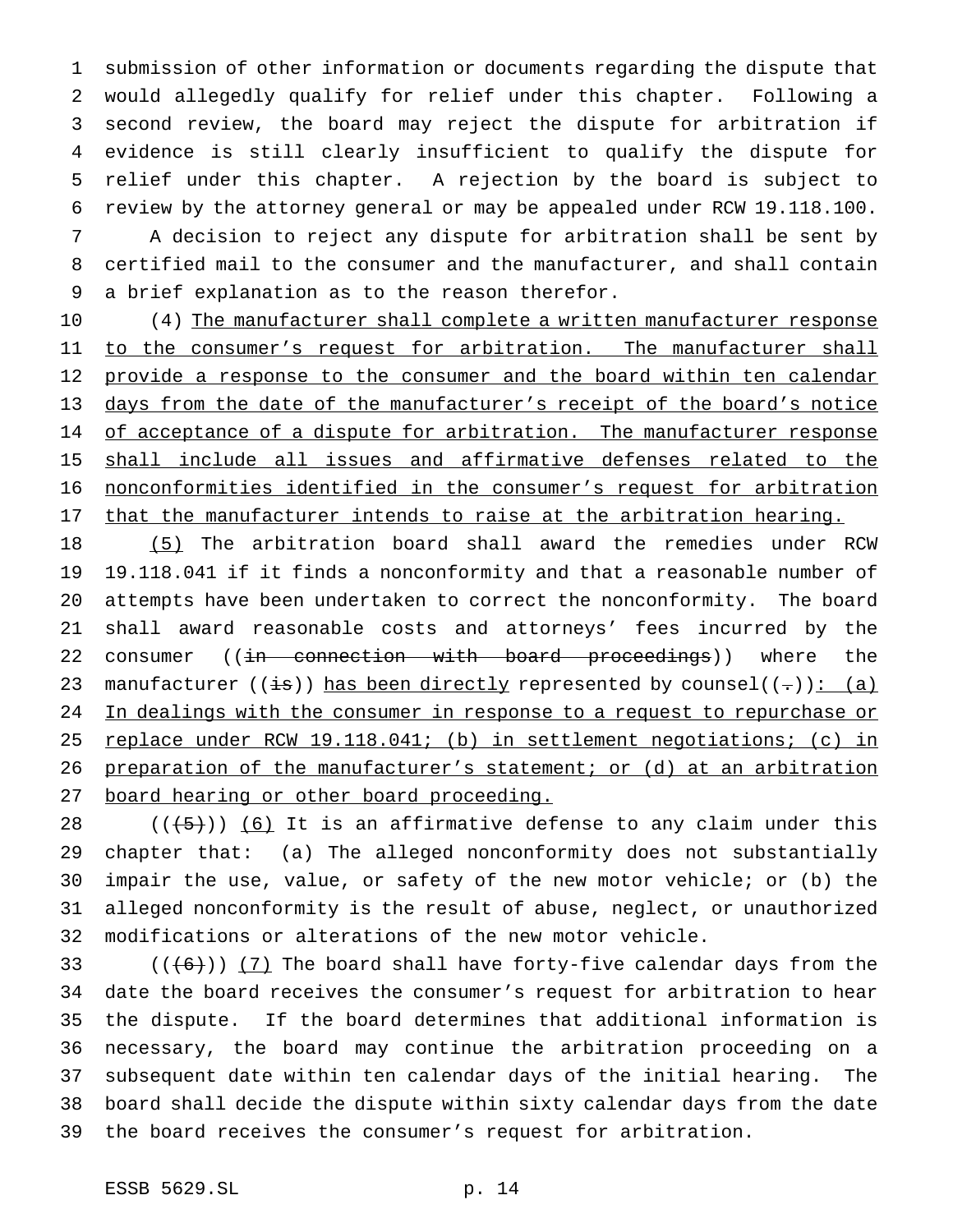The decision of the board shall be delivered by certified mail or personal service to the consumer and the manufacturer, and shall contain a written finding of whether the new motor vehicle meets the standards set forth under this chapter.

 $((+7))$  (8) The consumer may accept the arbitration board decision or appeal to superior court, pursuant to RCW 19.118.100. Upon acceptance by the consumer, the arbitration board decision shall become final. The consumer shall send written notification of acceptance or rejection to the arbitration board within sixty days of receiving the decision and the arbitration board shall immediately deliver a copy of the consumer's acceptance to the manufacturer by certified mail, return receipt requested, or by personal service. Failure of the consumer to respond to the arbitration board within sixty calendar days of receiving the decision shall be considered a rejection of the decision by the consumer. The consumer shall have one hundred twenty calendar days from the date of rejection to file a petition of appeal in superior court. At the time the petition of appeal is filed, the consumer shall deliver, by certified mail or personal service, a conformed copy of such petition to the attorney general.

 $((+8))$   $(9)$  Upon receipt of the consumer's acceptance, the manufacturer shall have forty calendar days to comply with the arbitration board decision or thirty calendar days to file a petition of appeal in superior court. At the time the petition of appeal is filed, the manufacturer shall deliver, by certified mail or personal service, a conformed copy of such petition to the attorney general. If the attorney general receives no notice of petition of appeal after forty calendar days, the attorney general shall contact the consumer to verify compliance.

 $($   $($   $($   $\theta$   $)$  If, at the end of the forty calendar day period, neither compliance with, nor a petition to appeal the board's decision has 31 occurred, the attorney general may impose a fine of one thousand dollars per day until compliance occurs or a maximum penalty of one hundred thousand dollars accrues unless the manufacturer can provide 34 clear and convincing evidence that any delay or failure was beyond its 35 control or was acceptable to the consumer as evidenced by a written 36 statement signed by the consumer. If the manufacturer fails to provide 37 such evidence or fails to pay the fine, the attorney general shall initiate proceedings against the manufacturer for failure to pay any fine that accrues until compliance with the board's decision occurs or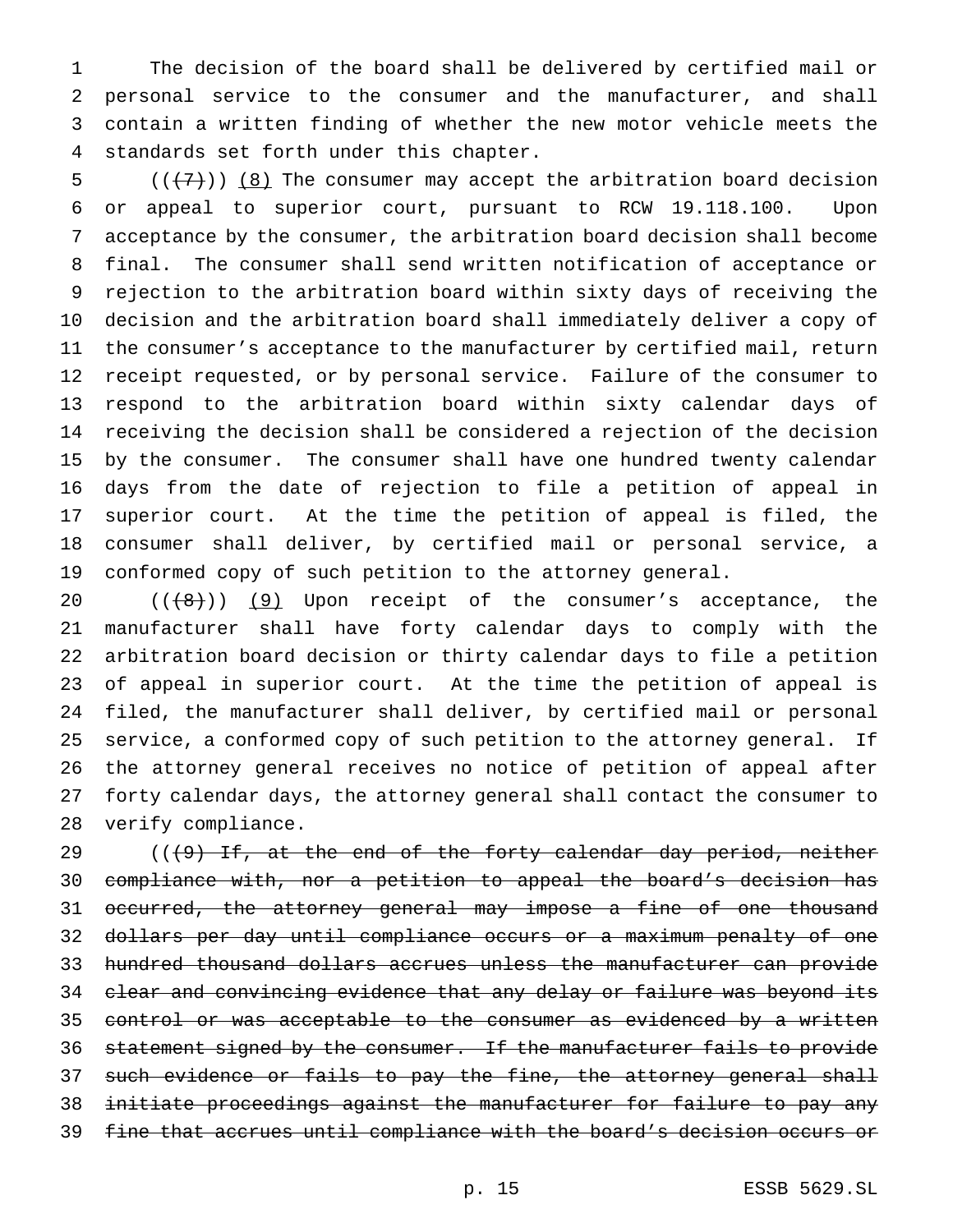the maximum penalty of one hundred thousand dollars results. Where the attorney general prevails in an enforcement action regarding any fine imposed under this subsection, the attorney general shall be entitled 4 to reasonable costs and attorneys' fees. Fines and recovered costs and fees shall be returned to the new motor vehicle arbitration account.))

 **Sec. 7.** RCW 19.118.110 and 1989 c 347 s 7 are each amended to read as follows:

8 A ((five-dollar)) three-dollar arbitration fee shall be collected by either the new motor vehicle dealer or vehicle lessor from the consumer upon execution of a retail sale or lease agreement. The fee shall be forwarded to the department of licensing at the time of title application for deposit in the new motor vehicle arbitration account hereby created in the state treasury. Moneys in the account shall be used for the purposes of this chapter, subject to appropriation.

 At the end of each fiscal year, the attorney general shall prepare a report listing the annual revenue generated and the expenses incurred in implementing and operating the arbitration program under this chapter.

 NEW SECTION. **Sec. 8.** A new section is added to chapter 19.118 RCW to read as follows:

 (1) Compliance with an arbitration board decision under this chapter must be accomplished at a time, place, and in a manner to be determined by the mutual agreement of the consumer and manufacturer.

 (a) The consumer shall make the motor vehicle available to the manufacturer free of damage other than that related to any nonconformity, defect, or condition to which a warranty applied, or that can reasonably be expected in the use of the vehicle for ordinary or reasonably intended purposes and in consideration of the mileage attributable to the consumer's use. Any insurance claims or settlement proceeds for repair of damage to the vehicle due to fire, theft, vandalism, or collision must be assigned to the manufacturer or, at the consumer's option, the repair must be completed before return of the vehicle to the manufacturer.

 The consumer may not remove any equipment or option that was included in the original purchase or lease of the vehicle or that is otherwise included in the repurchase or replacement award. In removing any equipment not included in the original purchase or lease, the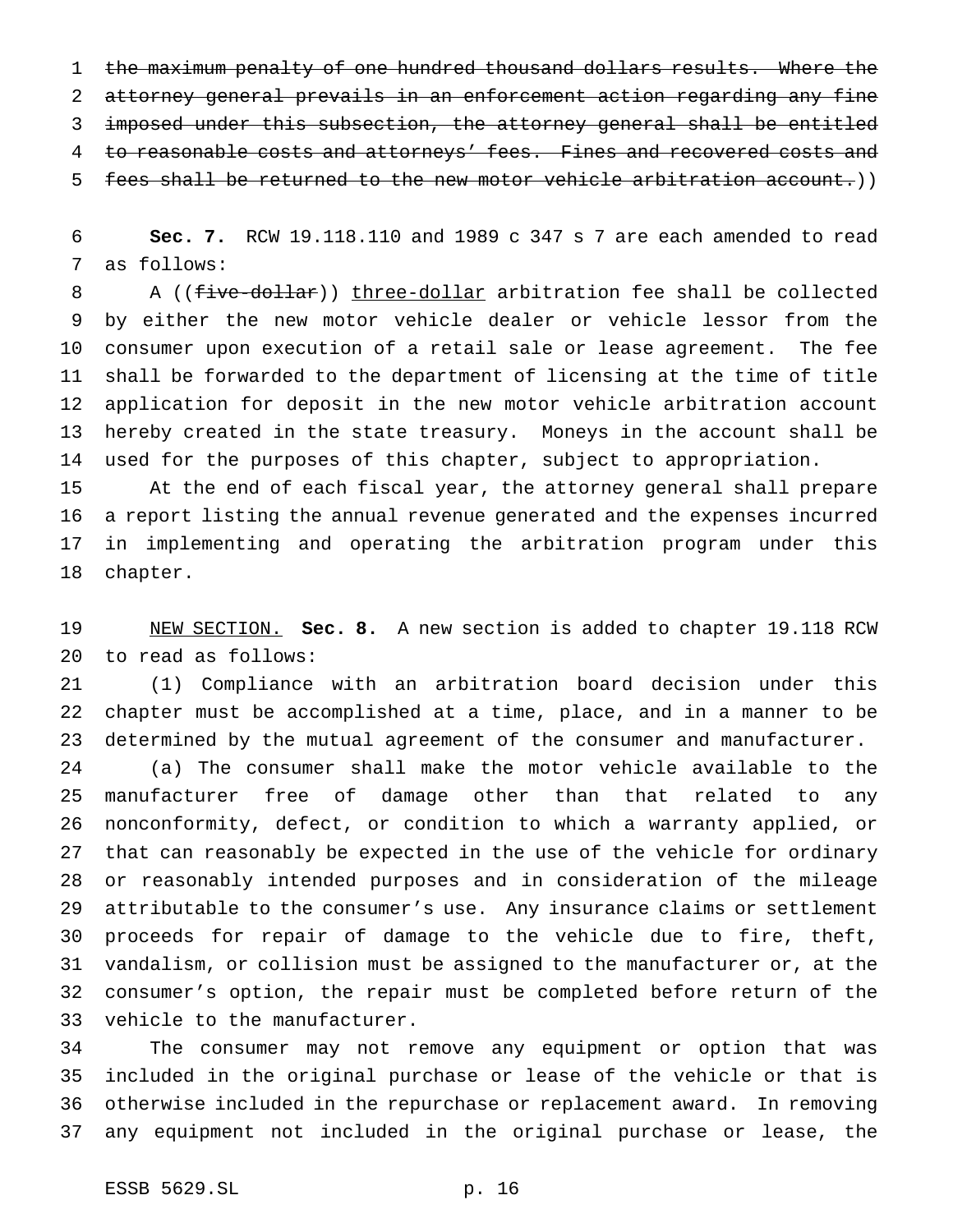consumer shall exercise reasonable care to avoid further damage to the vehicle but is not required to return the vehicle to original condition.

 (b) At the time of compliance with an arbitration board decision that awards repurchase, the manufacturer shall make full payment to the consumers and either the lessor or lienholder, or both, or provide verification to the consumer of prior payment to either the lessor or lienholder, or both.

 At the time of compliance with an arbitration board decision that awards replacement, the manufacturer shall provide the replacement vehicle together with any refund of incidental costs.

 (c) At any time before compliance a party may request the board to resolve disputes regarding compliance with the arbitration board decision including but not limited to time and place for compliance, condition of the vehicle to be returned, clarification or recalculation of refund amounts under the award, or a determination if an offered vehicle is reasonably equivalent to the vehicle being replaced. In resolving compliance disputes the board may not review, alter, or otherwise change the findings of a decision or extend the time for compliance beyond the time necessary for the board to resolve the dispute.

 (d) Failure of the consumer to make the vehicle available within sixty calendar days in response to a manufacturer's unconditional tender of compliance is considered a rejection of the arbitration decision by the consumer, except as provided in (c) of this subsection or subsection (2) of this section.

 (2) If, at the end of the forty calendar day period, neither compliance with nor a petition to appeal the board's decision has occurred, the attorney general may impose a fine of up to one thousand dollars per day until compliance occurs or a maximum penalty of one hundred thousand dollars accrues unless the manufacturer can provide clear and convincing evidence that any delay or failure was beyond its control or was acceptable to the consumer as evidenced by a written statement signed by the consumer. If the manufacturer fails to provide the evidence or fails to pay the fine, the attorney general may initiate proceedings against the manufacturer for failure to pay any fine that accrues until compliance with the board's decision occurs or the maximum penalty of one hundred thousand dollars results. If the attorney general prevails in an enforcement action regarding any fine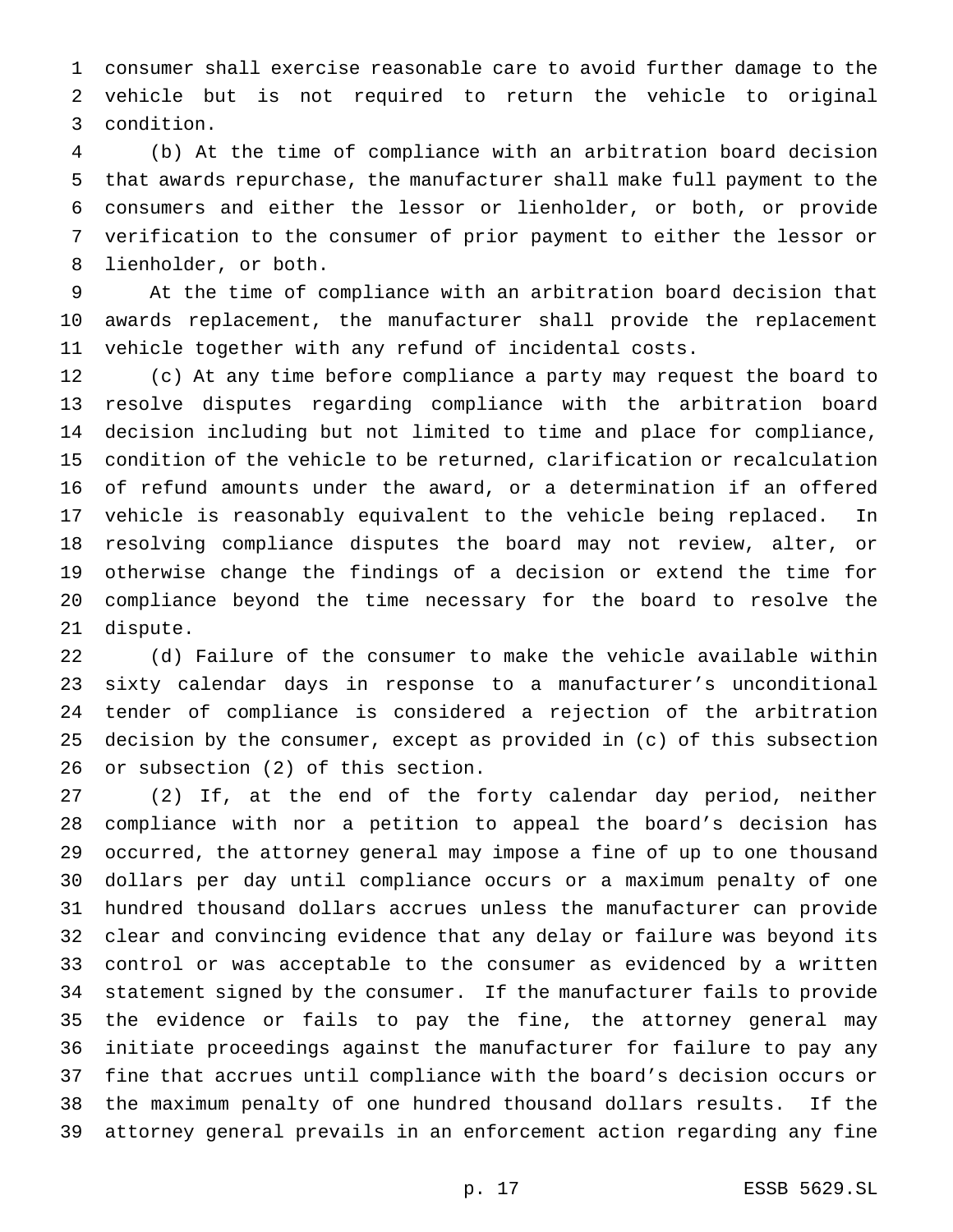imposed under this subsection, the attorney general is entitled to reasonable costs and attorneys' fees. Fines and recovered costs and fees shall be returned to the new motor vehicle arbitration account.

 NEW SECTION. **Sec. 9.** A new section is added to chapter 19.118 RCW to read as follows:

 Notwithstanding RCW 46.12.380, the department of licensing shall make available to the registered owner all title history information regarding the vehicle upon request of the registered owner and receipt of a statement that he or she is investigating or pursuing rights under this chapter.

 **Sec. 10.** RCW 46.12.380 and 1990 c 232 s 2 are each amended to read as follows:

 (1) Notwithstanding the provisions of chapter 42.17 RCW, the name or address of an individual vehicle owner shall not be released by the department, county auditor, or agency or firm authorized by the department except under the following circumstances:

 (a) The requesting party is a business entity that requests the information for use in the course of business;

 (b) The request is a written request that is signed by the person requesting disclosure that contains the full legal name and address of the requesting party, that specifies the purpose for which the information will be used; and

 (c) The requesting party enters into a disclosure agreement with the department in which the party promises that the party will use the information only for the purpose stated in the request for the information; and that the party does not intend to use, or facilitate the use of, the information for the purpose of making any unsolicited business contact with a person named in the disclosed information. The term "unsolicited business contact" means a contact that is intended to result in, or promote, the sale of any goods or services to a person named in the disclosed information. The term does not apply to situations where the requesting party and such person have been involved in a business transaction prior to the date of the disclosure request and where the request is made in connection with the transaction.

 (2) The disclosing entity shall retain the request for disclosure for three years.

ESSB 5629.SL p. 18